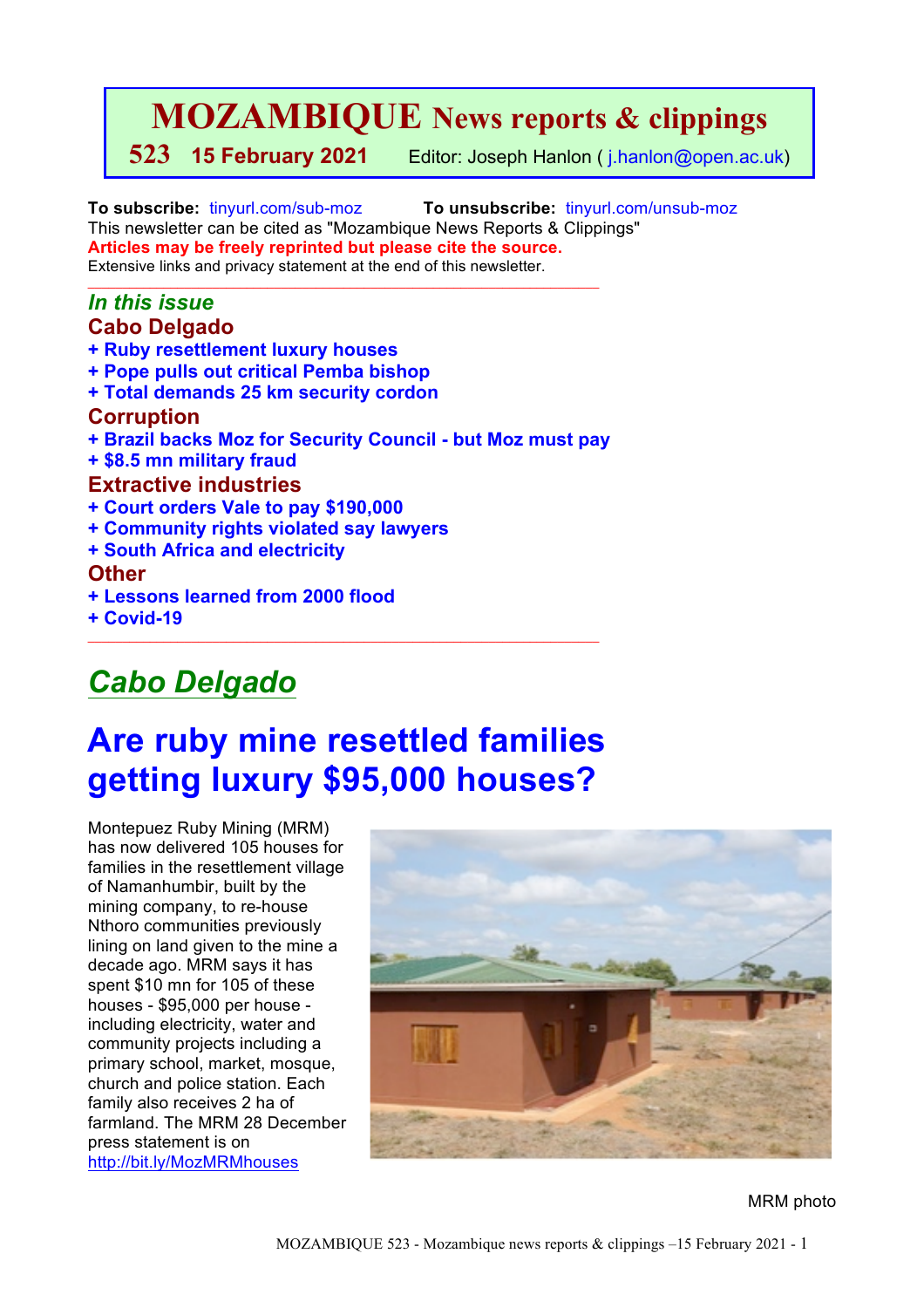In its 22 June 2020 resettlement update, MRM notes a problem because it is trying to resettle families on already occupied farmland, and it admits there is no support from local leaders to move the exiting farmers.

The mine has very high level political links. Montepuez Ruby Mining is 75% owned by Gemfields and 25% by Mwiriti, which is controlled by Raimundo Pachinuapa, a liberation war commander now on the Frelimo Political Commission. MRM is chaired by Samora Machel Jr. Pachinuapa's son Raime is MRM's director of corporate affairs. Gemfields agreed to pay \$8.3 mn to settle 273 claims of killings, severe beatings and house burnings related to the Montepuez ruby mines, the company announced on 29 January 2019. http://bit.ly/Ruby-Moz436 Gemfields earned \$120 mn from its Mozambique ruby auctions in 2019.

**Houses being built by the Ministry of Public Works**, Housing and Water are less expensive. The first 22 two-bedroom houses in Nampula have been provided to young married people, recent graduates and civil servants with a 15-year mortgage of 13,000 Meticais per month (currently \$173, but with devaluation much less per month in 15 years). The Ministry's Housing Promotion Fund is upgrading 2000 wattle and daub houses at a cost of \$1265 each. Wattle and daub (*pau-a-pique*) is a building method which has been used for thousands of years in Europe and elsewhere, and is common in northern Mozambique. A woven lattice of wooden strips (called wattle) is filled with a mud-and-straw based sticky material (called daub). (*O Pais Económico* 12 Feb)

# **Pope backs Nyusi again, and withdraws critical Pemba bishop**

Following a long campaign against him by President Filipe Nyusi and his praise singers, the Pope on 11 February withdrew the outspoken Catholic Bishop of Pemba, Luis Fernando Lisboa. In an interview with Rádio Renascença. Bishop Lisboa stressed that the transfer initiative did not come from him. "No! I would never ask to leave Pemba," he said.

Lisboa has become a serious thorn in Nyusi's side, as he spoke out on behalf of the people of Cabo Delgado. The Bishop's hand was clear in a statement on 15 June last year by the Catholic bishops' Episcopal Conference of Mozambique (CEM) that the cause of the Cabo Delgado war is internal, not foreign as claimed by Nyusi. "The cause of so much suffering [in Cabo Delgado] has deep roots in the time when the people were forgotten", declared the statement. The bishops said government must "intervene in the causes, not just to regain order, but also primarily with development projects, and the local use of the resources of the province for infrastructure, jobs, and essential services such as health and education." President Nyusi attacked the Bishop on 14 August and this was followed by a campaign by Nyusi's social media "praise singers" for the Pope to withdraw Lisboa. (see this newsletter 491 and 499)

The war is sometimes portrayed in a religious framework. It began in the coastal area of the Mwani who argued that Frelimo leaders in Cabo Delgado were siphoning off the wealth, leaving them poor. The Mwani are Muslim and the insurgency was initially organised by fundamentalist Islamic preachers. Frelimo leaders are Makonde and Catholic; President Nyusi was born in the Makonde "capital" of Mueda and is Catholic. In the 1999 Presidential election Pope Francis made an unprecedented visit to Mozambique during the election campaign to back Nyusi against the opposition candidate, Ossufo Momade, who is Muslim.

"Wherever the Church operates, it always seeks to be on the side of the truth and defend the individual human being, and that usually is inconvenient," the bishop said. "This always makes problems for the members of the Church, because those who live in lies do not like the truth, those who practice corruption do not like to be charged for it." Lisboa notes there is a tradition of persecuting the clergy in Mozambique for defending the most vulnerable, and that he probably will not be the last to be forced to leave.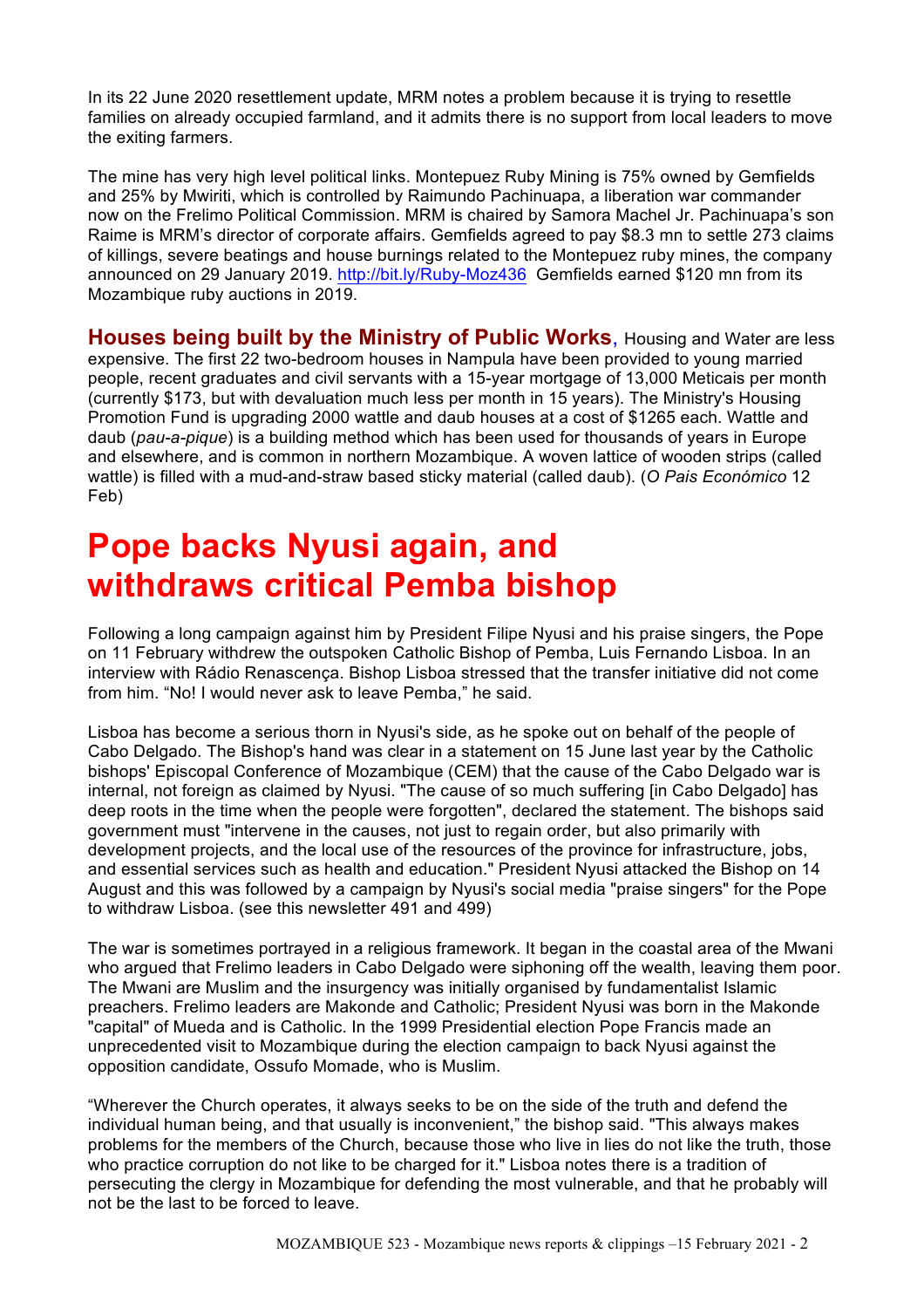Bishop Lisboa will be temporarily replaced by the auxiliary bishop of Maputo, António Juliasse Sandramo. Lisboa describes Sandramo as "fearless".

Although he is promoted to Archbishop, Lisboa is being sent to an obscure Brazilian mining city, Cachoeiro de Itapemiri in the state of Espírito Santo.

# **Mozambique must provide 25 km security cordon before Total restarts at Aungi**

Mozambique must secure an area of at least 25 km from the gas project on the Afungi peninsula, Total Chief Executive Officer, Patrick Pouyanne, confirmed on 9 February. Total's agreement with government is that government must guarantee security in that 25 km perimeter cordon and that must be done before staff resumes work. Pouyanne said that there should be 10,000 workers at Afungi, but there are only 1000 there now. If work can resume before the end of March, then LNG production could still start as planned in 2024.

"If, on the ground, the armed forces and the police are able to re-control the area that we agreed together, I think by the end of the first quarter we should be able to restart the work. That's the objective that we set to ourselves jointly with the government," he said. "My highest priority is the security of … the staff who work on the ground in Mozambique." (Bloomberg, Nasdaq, AIM, Lusa, live presentation 9,10 Feb)

Total pulled out its staff when insurgents reached the gates of the project on 1 January. The 25 km security zone would include all of Palma town and its bay, two offshore islands, and south of the project past Olombe. There was serious fighting in this area in November and December and it is not clear if the police and military can create such a security cordon in the next month. But Mocimboa da Praia is outside the cordon, so does not have to be immediately recaptured. But Pouyanne added that, ideally, the entire province of Cabo Delgado should be secure.

Pouyanne said that Total reported a record \$7.2 bn loss last year. He said Total will focus more on natural gas and renewable energies, while oil will constitute, in 2030, only 30% of its activity, compared to 55% today. Thus it is putting the emphasis on LNG and two "flagship projects", in the Russia arctic and in Mozambique.

## **Isolated Palma faces food crisis**

With no safe overland access, Palma is again facing a food crisis. There were two relief convoys of supply lorries from Mueda to Palma in January, but these have not been repeated. There has been heavy rain making the dirt road impassable, and insurgent activity has been reported and there have been ambushes on the road. Some food arrived by boat from Pemba, but it is not enough.

The two relief convoys on the 200 km road from Mueda to Palma each took three days and two nights, and seemed well run, reports *Pinnacle News* (14 Feb). There were military vehicles at several places within the convoy and helicopters provided air cover. The military says it has set up positions every 4 km along the road. If any vehicle has a breakdown, the whole convoy stops to make repairs. The road is dirt and passage is difficult in the rain, but it is the only road to Nangade, Phudanhar and Palma. Although many people have fled Palma, there is still a substantial population. But the food crisis is growing and some people in Palma are reported to be trying to walk the 90 km to Nangade.

### **District administrations demand officials return to work: District and District**

administrators of Palma and Nangade, which remain largely cut off, are demanding that civil servants return to work immediately. Many, including teachers, had fled to Pemba. Civil servants claim this is impossible as there are no guarantees of security and villages in both districts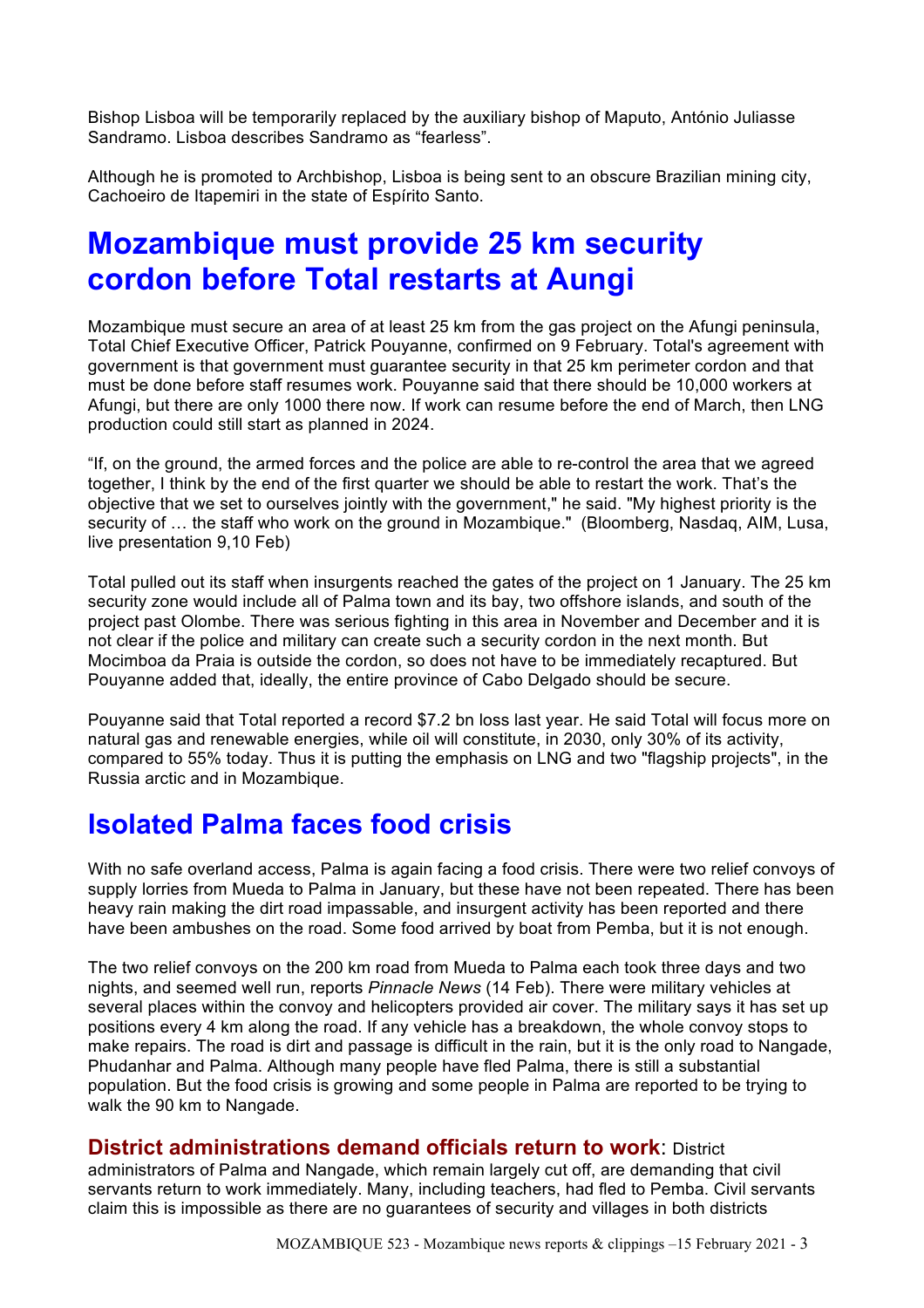continue to be attacked. Palma currently is under a 6 pm military curfew. (*Carta de Moçambique* 27 Jan, 3 Feb)

**But there is optimism about Palma**. The Australian RBR group and South African owned Projectos Dinamicos are opening a 668 bed camp in the town of Palma for workers at the Afungi LNG project. The first 70 beds were to be open by the end of January and the full 668 by the end of April, at a cost of \$4 mn. Prefab units have already arrived in Pemba. (RBG Group 28 Jan http://www.rbrgroup.com.au/wp-content/uploads/210128-RBR-Investor-Presentation.pdf)

### *Corruption*

## **Mozambique agrees to pay corrupt Brazil debt in exchange for support for Security Council seat**

Mozambique has agreed to repay \$224 mn in corrupt loans from Brazil, apparently in exchange for Brazilian support for Mozambique to be elected in 2022 to one of the non-permanent seats on the UN Security Council. The deal was made in a internet meeting on 11 February between the Mozambican foreign minister, Verónica Macamo, and her Brazilian counterpart Ernesto Araújo. Interestingly, it appears that Finance and Justice ministry people were not present. The meeting concluded with statements that Brazil would support Mozambique for the Security Council seat, and Mozambique would repay if the debt was restructured to have a longer repayment time and no extra interest for defaulting.

Mozambique refused to repay loans to the Brazilian development bank BNDES for two major projects with contractors caught up in the lava jato (car wash) scandal - Odebrecht and Andrade Gutierrez. Both were considered in default, and Brazil's Export Guarantee Fund began paying BNDES in 2017.

One non-payment is for \$177 mn for Nacala airport, now an unused white elephant. The project was promoted and constructed by the Brazilian company Odebrecht, which has admitted in a settlement with US authorities it paid a \$900,000 bribe to Mozambicans to gain agreement and 0.1% of the value of the contract to an official of the Brazilian president's foreign trade office to gain approval of the BNDES loan. Details of the Odebrecht US settlement showed how cheap it is to bribe Mozambicans, who cost less than any other country Odebrecht was dealing with. The bribe was 0.5% of the airport's inflated costs. Former Transport Minister Paulo Zucula has been charged with accepting \$315,000 in bribes. Former Finance Minister Manuel Chang, still in detention in South Africa as part of competing extradition requests, is charged with taking a bribe of \$250,000.

The other non-payment is for the Moamba Major dam, now paralyzed because the Brazilians halted the work because of Andrade Gutierrez. Ironically the dam is urgently needed to provide water to Maputo, and there are no suggestions of corruption on the Mozambican side, but Gutierrez was heavily involved in corruption in Brazil. On 29 October 2020 President Filipe Nyusi said the government was still trying to find the funds to resume work on the dam. But it appears China has turned down requests for funding.

For more than a year, Mozambique has been quietly lobbying for one of the African seats on the Security Council, and now appears to have the backing of the African Union. President Nyusi told the African Union virtual summit on 6 February that Mozambique had applied for the place.

(Lusa 13 Feb; Noticias 8 Feb; MOPHRH 29 Oct 2020; this newsletter 393, 399, 461)

**\$8.5 million was siphoned off from military** and police supplies in 2018 and 2019, when soldiers in Cabo Delgado were complaining about shortages of supplies, reports Nelson Mucandze in the first issue of a new newspaper *Evidências* (9 Feb). Mucandze says that 600 million meticais (then \$8.5 mn) was paid from government funds to a small trader in Maputo,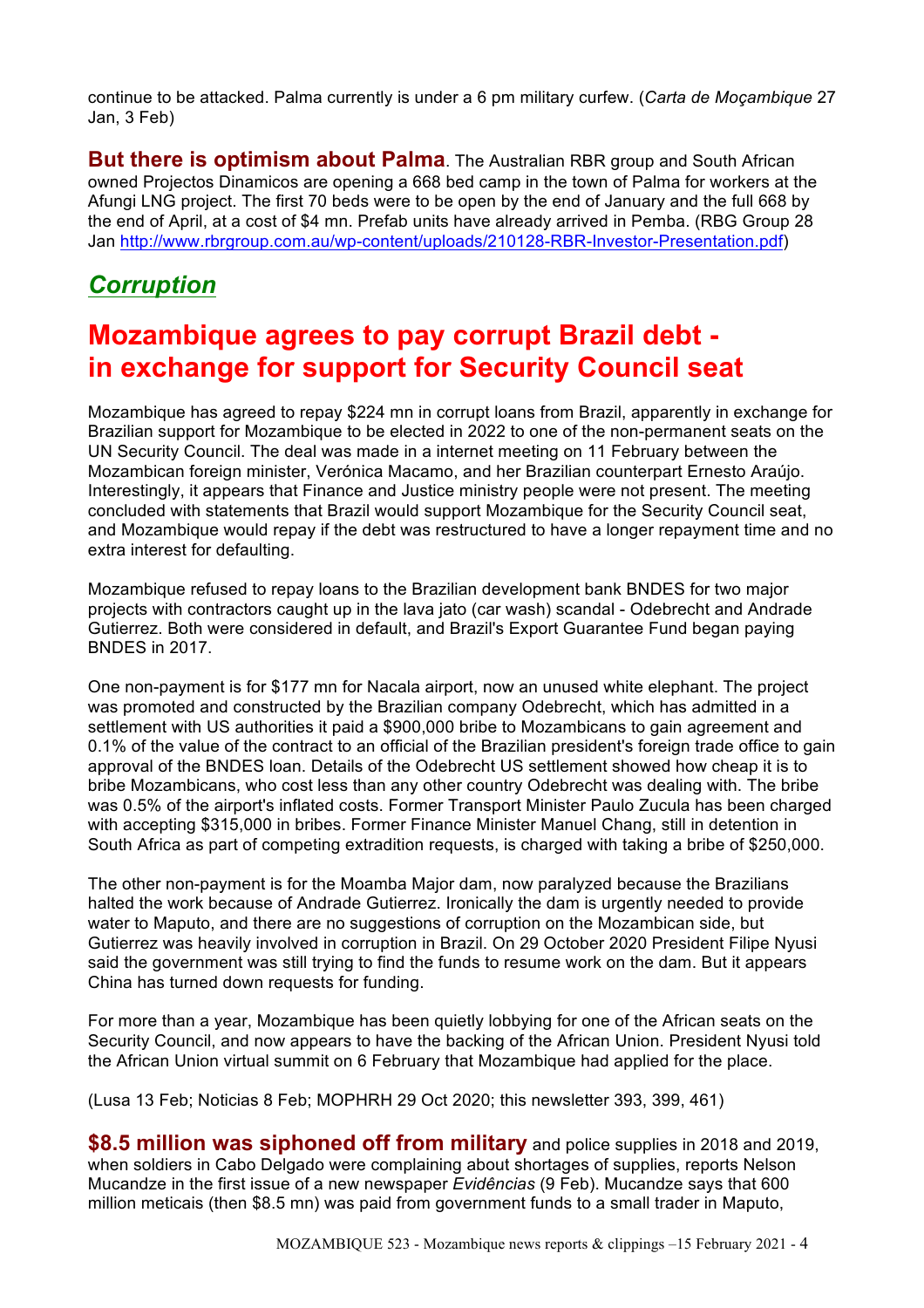Armazéns Anita. The huge order was for supplies for Cabo Delgado, which could have been purchased from larger suppliers in Pemba. But instead of sending supplies to Cabo Delgado, Armazéns Anita transferred the money to personal bank accounts. Two Mozambicans banks noted the large transfers and reported them to banking authorities as suspect.

**Tender for Inhambane Hotel School illegally cancelled, according to CIP (11 Nov 2020,** 14 Feb 2021). Donors rehabilitated four training schools. The city of Inhambane did a national tender in March 2020 to run the hotel and school there, which was won by a local hotel company Manguela Light. But the Ministry of Science, Technology and Higher Education on 20 March 2020 signed a contract with SMS Catering, without public tender, and apparently without telling the city authorities who announced the tender winner in April. President Filipe Nyusi got caught in the dispute, and in a bizarre visit to inaugurate the school on 24 July, refused to do so, on the grounds that the bathrooms had not been rehabilitated. CIP points out that SMS catering, owned by the airline LAM and the airports authority, had been involved in a major fraud and managers were convicted of stealing money from LAM. CIP argues that the contract with SMS is illegal because it was done without tender and is for 25 years, when the legal limit is 10. Furthermore SMS is paying only half the rent offered by Manguela in the local tender. CIP researcher Borges Nhamire argues that the intervention of the ministry was to prevent the decentralisation of the awarding of contacts, which it wants to keep within the Maputo clientelism network.

**Food warehouse looted** in Inhassunge, Zambézia. Food had been pre-positioned before the rainy season and was not needed or victims of tropical storm Chalane in December, so was held in the reserve. When officials went to collect the rice, beans and cooking oil for victims of Cyclone Eloise, they found the warehouse empty. (DW 29 Jan)

### *Extractive industries*

**The impact of Vale on Moatize has been negative rather than positive, says** Camilo Nhancale, president of the civil society group Kuwuka. "Local communities do not feel any benefit from the presence of Vale. On the contrary, the affected communities are more rebellious than before", he said. Instead of helping development, foreign investments in Mozambique create conflicts and increase poverty. Brazilian coal-miner Vale never attempted to build local links or support local business, and Tete province's second city, Moatize, is a ghost town. Communities are economically and socially poorer than before the coal companies arrived. The impact of Vale on Moatize has been negative rather than positive, but now Vale is departing, leaving nothing behind in Moatize. (*Carta de Moçambique* 9 Feb)

**Court orders Vale to pay community \$190,000** for building a fence that cut the path the villagers used to reach their fields, which forced them to abandon their farms and livelihoods. The Tete provincial court on 26 January awarded 48 famers 300,00 Meticais (\$4000) each. (Lusa 28 Jan)

**Community rights are being violated** with respect to resettlement and receiving the 2.75% of government income that is supposed to go to local communities, said the lawyer's association (Ordem dos Advogados de Moçambique, OAM). The report covers only 2018 and 2019, but points to resettlement issues with the Cabo Delgado gas, Tete coal companies Vale and Jindal, MRM rubies, and Kenmare heavy sands. And it fingers the government for failing to transfer money to local communities. (*Carta de Moçambique* 28 Jan)

**Mozambique could see a mining boom**, according to conference promoters Africa Oil and Power (12 Feb). Mozambique has commercially significant deposits of coal, gold, graphite, ilmenite, iron ore, titanium, copper, tantalum and bauxite. Demand for precious minerals and metals is increasing, just when oil and gas demand is falling. As well as opportunities for international mining companies, there should be a big market for suppliers across the value chain, in providing mining and refinery equipment, maintenance services, machinery and automation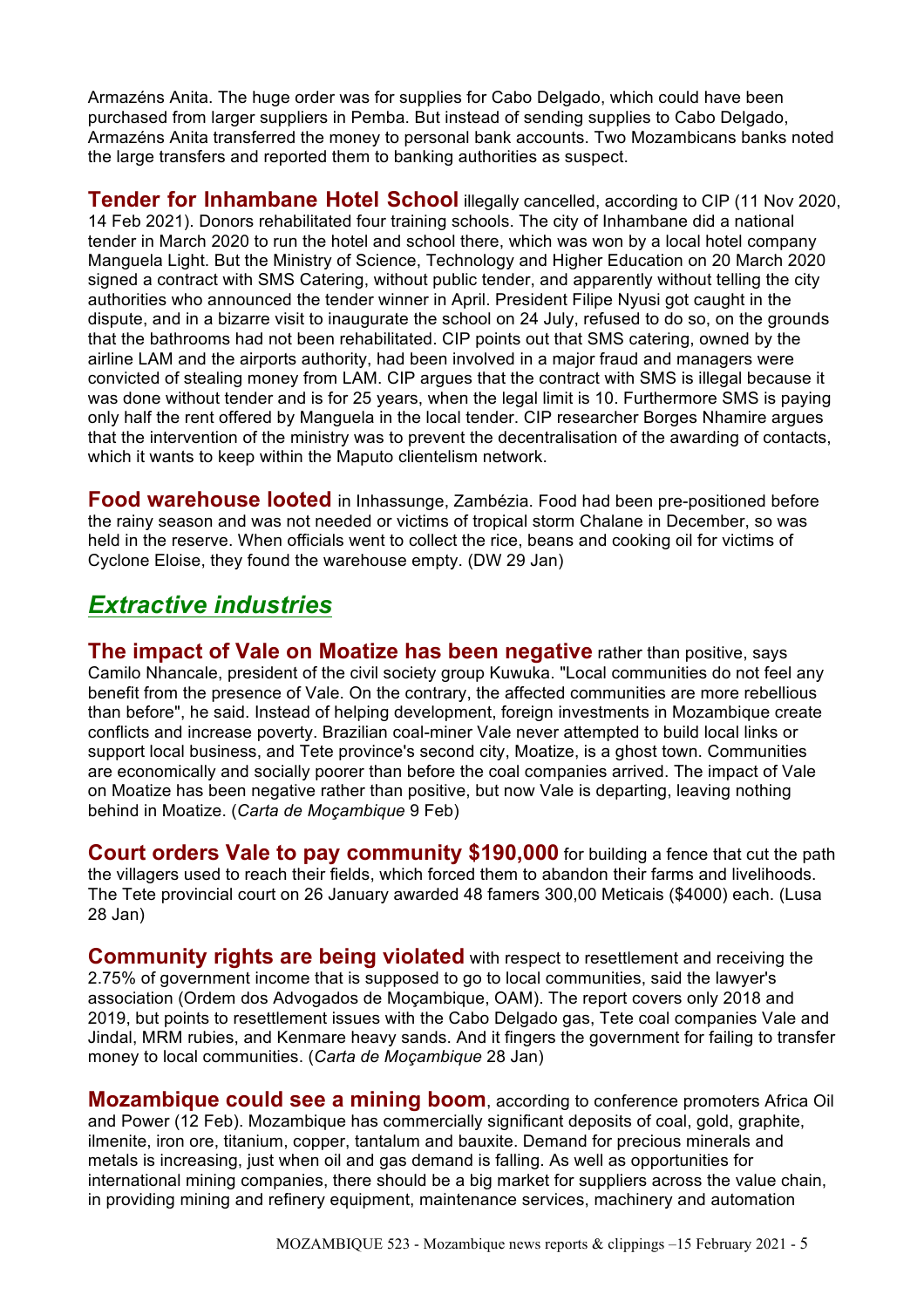equipment. https://www.africaoilandpower.com/2021/02/12/clean-mining-gains-foothold-inmozambique/

**A gas fired power station just 40 km inside South Africa** will use gas from Mozambique, according to proposals from DNG energy. The company would build an aboveground branch pipeline from the existing pipeline that takes gas from Inhambane to South Arica. (*Lowvelder* 15 Oct 2020 & 10 Feb 2021)

### *Comment:* **South Africa's refusal to cooperate is behind its electricity**

**crisis.** For 15 years the South African electricity parastatal Eskom has not been able to generate enough electricity and has been forced into rolling blackouts, called "load shedding". And for more than two decades, Mozambique has been trying to develop new electricity generation, particularly the Mphanda Nkuwa dam in Tete. Nationalism is trumping both regional cooperation and the environment. South Africa refuses to sign the long term electricity supply contracts required for Mozambique to raise the investment funds. And at a time when the world is reducing coal burning, South Africa remains committed to expanding domestic coal-fired power stations for its base electricity supply. *jh*

### *Other news*

# **Along the Limpopo, lessons of the disastrous 2000 flood have learned**

Heavy rain has caused some flooding in the south of Mozambique, with more rain predicted for tomorrow (Tuesday). This has combined with rain in South Africa, Botswana and Zimbabwe to fill reservoirs and flood rivers. The Limpopo River valley is very flat and the best land is near the river. "Since the floods of 2000, we have been working to raise families' awareness so that they have two houses, one in the risk zone where they practice agriculture and breed livestock and the other in the safe zone, where they keep their valuable assets. Because families have followed the advice, we have no need to create accommodation centres," said Manuel Machaieie, Gaza delegate of the Disaster Risk Management Institute (INGD).

Flooding along the Limpopo has affected 43,000 families and 32,000 hectares of crops, according to INGD. Low lying areas of Chokwé, Chibuto and Guijá are affected, with 5000 people evacuated from Chokwé. Two roads in Guijá have been cut.

In Manhiça and Magude districts of Maputo province some villages are isolated because roads are flooded. There was flooding in the cities of Maputo and Matola, generally in poorly drained areas that often flood. (*O Pais* 15 Feb, DW & *Noticias* 12 Feb)

Further north, a bridge over the Natete River between Ribáuè and Malema in Nampula province is closed because a bridge pillar has been washed out.

We post the government's **Daily flood reports -** http://bit.ly/Moz-flood21

**Covid-19 increase has stopped**. Infections and deaths have been at a constant level for the past four weeks, but remain high, at ten times the December level. Last week there were 5339 new cases and 76 deaths. Covid-19 remains a disease primarily of the capital metropolitan area, with 78% of deaths in Maputo city and 6% in Maputo province (which includes Matola). South Africa opened its borders today, which means more cases will be brought from South Africa. The graphs below are for new cases per week and deaths per week, from Miguel de Brito. https://www.facebook.com/miguel.de.brito1 The most recent week on the right is 7-13 February; the three bars on the left are the last three weeks of December.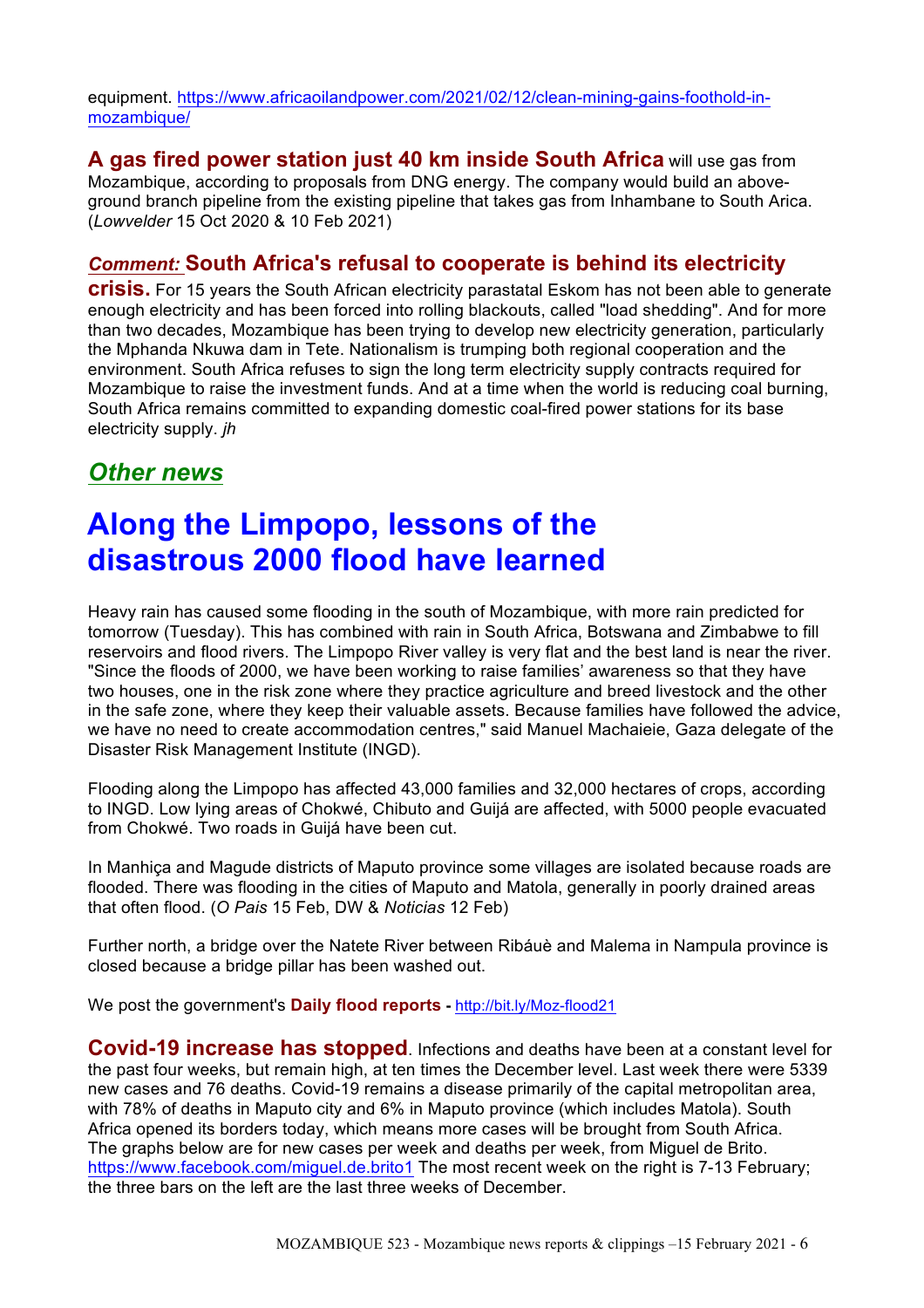



**Covid-19 deaths per week**

**ARTICLES MAY BE FREELY REPRINTED** but please cite the source: "Mozambique News Reports and Clippings".

To cite for academic purposes, treat as a blog or a newspaper. Normal citation format would be: "Mozambique News Reports & Clippings, number XXX", DATE, bit.ly/Mozamb, accessed XXX.

### *Important external links*

**Covid-19** daily updated data https://www.facebook.com/miguel.de.brito1 and https://covid19.ins.gov.mz/documentos-em-pdf/boletins-diarios/

 $\mathcal{L}_\text{max}$  , and the set of the set of the set of the set of the set of the set of the set of the set of the set of

 $\_$  ,  $\_$  ,  $\_$  ,  $\_$  ,  $\_$  ,  $\_$  ,  $\_$  ,  $\_$  ,  $\_$  ,  $\_$  ,  $\_$  ,  $\_$  ,  $\_$  ,  $\_$  ,  $\_$  ,  $\_$  ,  $\_$  ,  $\_$  ,  $\_$  ,  $\_$ 

 $\mathcal{L}_\mathcal{L} = \{ \mathcal{L}_\mathcal{L} = \{ \mathcal{L}_\mathcal{L} = \{ \mathcal{L}_\mathcal{L} = \{ \mathcal{L}_\mathcal{L} = \{ \mathcal{L}_\mathcal{L} = \{ \mathcal{L}_\mathcal{L} = \{ \mathcal{L}_\mathcal{L} = \{ \mathcal{L}_\mathcal{L} = \{ \mathcal{L}_\mathcal{L} = \{ \mathcal{L}_\mathcal{L} = \{ \mathcal{L}_\mathcal{L} = \{ \mathcal{L}_\mathcal{L} = \{ \mathcal{L}_\mathcal{L} = \{ \mathcal{L}_\mathcal{$ 

**Daily flood reports -** http://bit.ly/Moz-flood21

**Cyclone trackers**, https://www.cyclocane.com/ and https://www.metoc.navy.mil/jtwc/jtwc.html *Cabo Ligado* weekly report on civil war http://bit.ly/CaboLigado

Previous editions of this newsletter: http://bit.ly/MozNews2021 and bit.ly/MozNews2020 **Downloadable books**: http://bit.ly/Hanlon-books Election data: http://bit.ly/MozElData My Mozambique archive: http://bit.ly/Mozamb

### *Cabo Delgado*

Archive with reports, detailed maps, and census data **https://bit.ly/Moz-CDg**

### **Special reports on the war**

Evolution of the war: global vs local. 27 Feb 2020 http://bit.ly/CDelgadoOrigins Religion is shaping Cabo Delgado civil war. 30 April 2020 https://bit.ly/CDelgadoReligion Intensifying argument over roots of war. 28 June 2020 https://bit.ly/Moz-492 Are the drums of war silencing any hope of peace? 26 July 2020 http://bit.ly/Moz-496 A history of violence presages the insurgency. 13 August 2020 http://bit.ly/Moz-498 Military & economic intervention. 3 Sept 2020 https://bit.ly/CDelgadoIntervene

### **Mozambique heroin transit trade**

English - LSE - 2018 - http://bit.ly/Moz-heroin Portuguese - CIP- 2018 - http://bit.ly/HeroinaPT 2001 first article- *Metical* - English and Portuguese https://bit.ly/MozHeroin2001

### **Gas for development?**

Gas for development or just for money? 2015 bit.ly/MozGasEng Gás para desenvolvimento ou apenas dinheiro? 2015 bit.ly/MozGasPt

### *Background reading*

### **Special reports**

Social protection report - 2017 Mozambique - http://bit.ly/MozSocPro Special report on four poverty surveys: bit.ly/MozPoverty Minimum wage and exchange rates 1996-2018 -- http://bit.ly/MinWage18

 $\_$  ,  $\_$  ,  $\_$  ,  $\_$  ,  $\_$  ,  $\_$  ,  $\_$  ,  $\_$  ,  $\_$  ,  $\_$  ,  $\_$  ,  $\_$  ,  $\_$  ,  $\_$  ,  $\_$  ,  $\_$  ,  $\_$  ,  $\_$  ,  $\_$  ,  $\_$